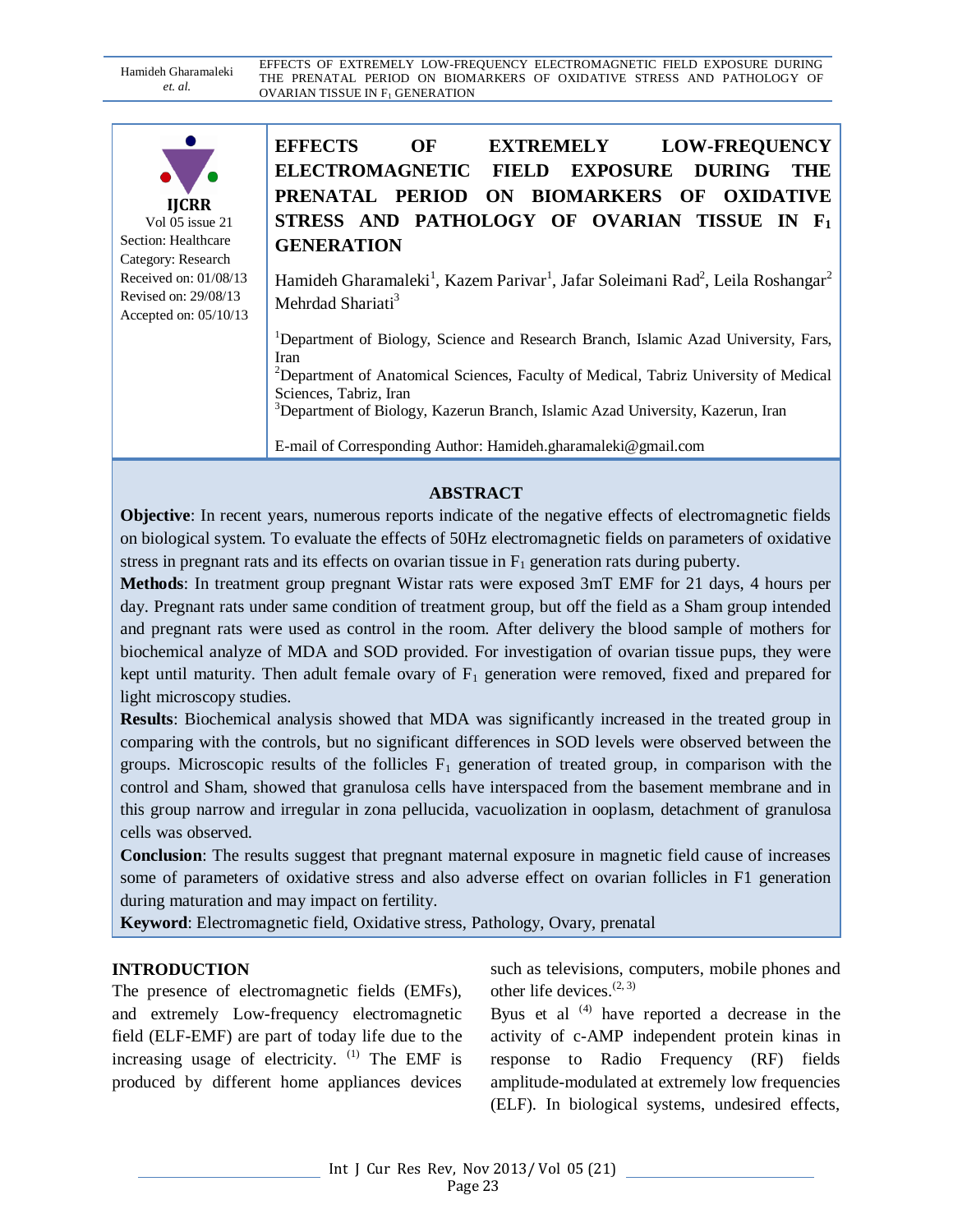started or supported by EMF, trigger the cascade of events that end with adverse results.<sup>(5)</sup> Three mechanisms have been suggested to explain the effects of EMF on biological systems: magnetic induction, magneto mechanical effects and electronic interaction. $(6,7)$ 

Some epidemiological studies have showed that low frequency EMFs produced by 50 and 60 Hz electricity could increase malfunction of circulatory system, Central Nervous System (CNS) and even could increase the prevalence of neoplastic disorders in peoples living near the electric poles.(8) Interesting researches are performed in related with effects of magnetic fields on cellular stress, reactive oxygen species (ROS) and free radicals, reproductive and fertility. $(9)$ 

Recent studies have shown that ELF-EMF by affecting biochemical or biophysical processes in the cell could alter cellular behavior. EMF could affect chemical bonds between neighboring atom and could also change the direction of electron spin and by this way it could affect the reactions between biological molecules. This mechanism would result in concentration and life span free radicals.(10) EMF result in excessive formation of ROS which would result in irreversible tissue damage.(11,12) ROS can easily damage DNA, Lipid and proteins of the membrane.  $(12,13)$ 

Living organisms can defense against free radicals by producing antioxidant enzymes such as: Catalase (CAT), Glutathione peroxides (GPX) and Superoxide dismutase  $(SOD)$ .<sup>(10)</sup> SOD is the most important antioxidant enzymes which is involved in removal of superoxide and H2O2 Since lipid peroxidation is increased by increasing of ROS, Malondialdehyde (MDA) that indicate lipid peroxidation is used as a marker oxidative stress. (9,14)

EMF also affect reproductive system and could lead to sub fertility, implantation disorder and congenital malformations.(15)

It has been reported that EMF and Radio Frequency Radiation (RFR) have detrimental effects fertility and reproductive in females. $(16,17)$ Most of In-Vitro studies suggest that lowfrequency magnetic field EMF could affect cellular metabolism, proliferation such effects many result in abnormalities in embryonic development.<sup>(18)</sup> Previous studies of female newborn rats to EMF of 10 kV/m for 24- hours/ day during developmental and neonatal period resulted in delayed puberty and some histopathological changes on reproductive organs. $^{(19)}$ 

Since Stem cells are fully active in embryos, every physico-chemical factors could affect embryonic development including their reproductive organs. The evidence suggests that special attention must be taken in preventing embryos and neonates from EMFs. (20)

The aim of the present study is to investigate the effect of EMF on biomarkers of stress oxidative such as MDA and SOD in pregnant rats exposed to EMF and on the ovary of the F1 generation during adulthood.

# **MATERIALS AND METHODS Animals**

In the present research, 18 female Wistar rats weighting 200-250g with 2-3 month age were studied. The rats were supplied from animal house of the histology Department Faculty of Medicine, Tabriz University of Medical Sciences. The rats were housed in plastic cages and kept under 12h light / dark condition under  $20-22^{\circ}$ C, 50-60% humidity and free access to food and water. The rats were mated and pregnancy was determined by detection of vaginal plagues. The pregnant rats were divided into 3 groups of 6 rats in each group, including: experimental, sham and Control.

## **Study design**

The rats in treatment group randomly were exposed to 3mT EMF produced by 50Hz and the rats were exposed for 4 hours/day during the pregnancy period. The sham groups were kept in a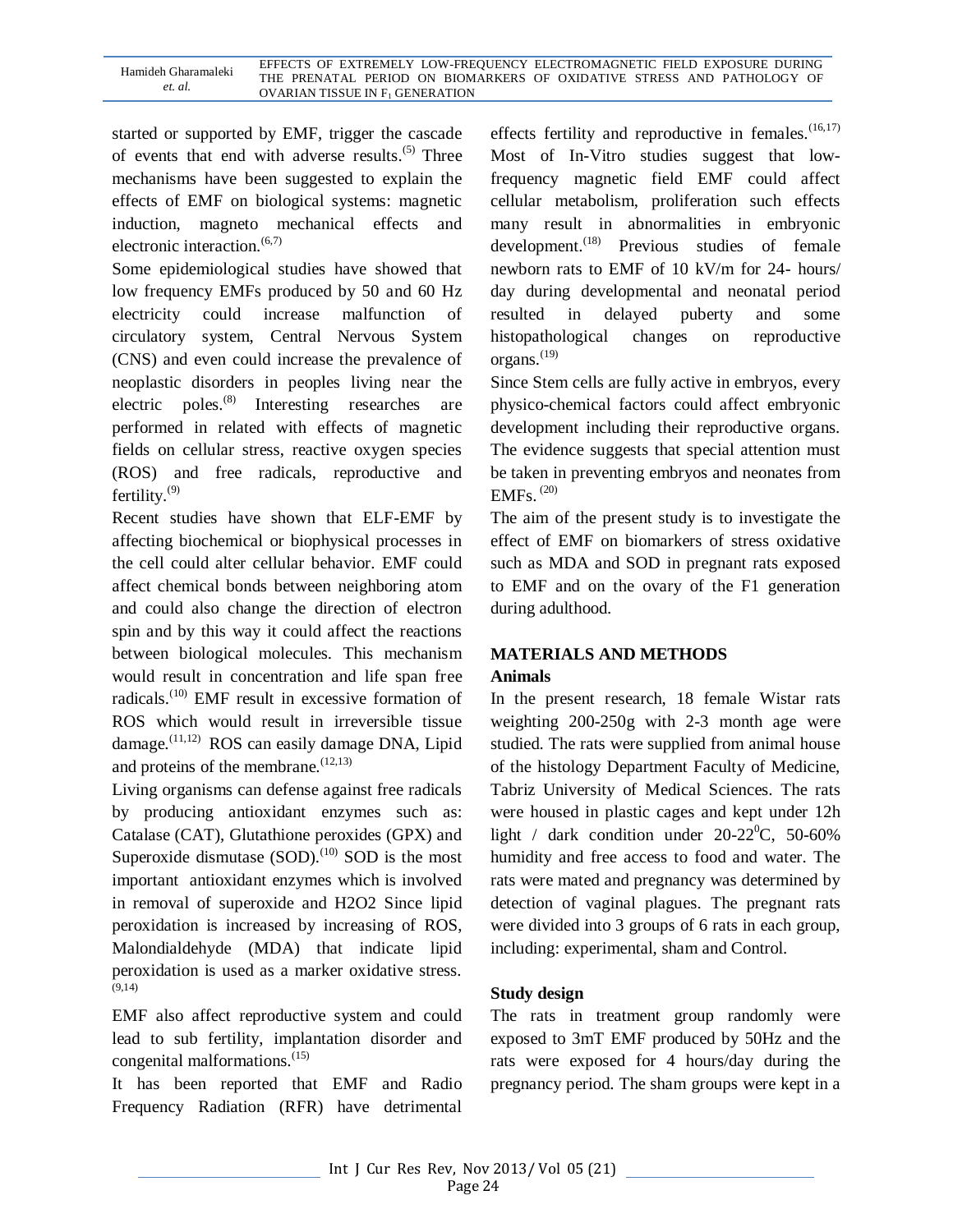similar condition without exposure to EMF. The control group were kept in standard condition.

After delivery, all rats were bleeding from the eye angle and the blood and sera were kept in  $-80^{\circ}$ C freezer for biochemical analysis and detection of MDA and SOD. For study of ovarian tissue the neonates were kept up to adolescence and at that time anesthetized using chloroform and their ovaries were removed, fixed in 10% formalin, embedded in paraffin and 5µm sections were stained with H & E and studied with light microscope.

MDA was measured on the basis of reaction thiobarbituric acid (TBA) and measuring absorbance spectrophotometer and calculated as nmol/ml.  $(21)$ 

SOD was determined using RANSOD kit (obtained from RANDOX company of England) as U/ml, according to Sun et al.<sup> $(22)$ </sup>

## **Statistical analysis**

The data were analyzed and compared with control and sham group with SPSS v.19 software by using T-test and P<0.05 is considered as significant.

## **RESULTS**

Biochemical analysis showed that in the treatment group MDA level in plasma compared with the control group was significantly higher  $(3.23 \pm 0.39)$ vs.2.5  $\pm$  0.36, P< 0.008). MDA level in Sham group was not significantly different from the control group (figure 1). SOD level were not significantly different between the groups (figure2).

No pathological changes were observed in follicles of ovary in maturity F1 generation in control and Sham animals. In control group oocytes contain euchromatin nucleus and nucleolus, zona pellucid was obvious and a row of corona radiate cells, were obvious granulosa cells were regularly rest on the basement membrane. Internal and external theca layers were clearly seen and theca internal contained several blood vessels (figure 3). In sham group, the nucleus and nucleolus with zona pellucid and a row of corona radiate cells were similar to control group.

In treatment group, Granulosa cells were separated from each other and basement membrane was relatively large spaces. A thin and irregular zona pellucida was observable and ooplasm was vacuolated. Blood vessels appeared to be less extensive in the treatment group in comparison with control group (figure 4).

## **DISCUSSION**

The results of present study that maternal exposure to ELF-EMF from 0 day of gestation lead to increasing of MDA level in treated groups in comparison with control group (figure 1). It has been reported that in rats exposed to 50 Hz electric field, MDA level increased.  $(23)$  Changes in activities of antioxidant enzymes were found following 10-day or 2-month exposures to MFs at 0.5- 50  $\mu$ T.<sup>(24)</sup> Exposure of guinea pigs to 50 Hz, 1.5mT for four days increased MDA, Nitric oxide (NO) levels and myeloperoxidase activity but decreased GSH level. $^{(25)}$  It showed that long- term ELF-MF exposure increases lipid peroxides activity. $(10)$  Increasing of MDA level in this study is consistent with previous studies and the results Guler G. et al that showed serum MDA level had increased in guinea pig in electric field. $^{(26)}$ 

In the present study, the SOD level was not significantly different between groups (figure 2). Eraslan et al (2007) suggested that chronic (90 days) exposure to 50 Hz EMF does not cause oxidative stress. They showed that the concentration of antioxidant enzymes in the blood of mice did not increase. The studies showed that exposure to EMF for prolonged periods causes increasing of SOD activity in animal tissues. Levels of catalase, GPX and SOD were significantly increased in the liver and lungs of mice exposed to EMF for 8 weeks. $(25)$  The discrepancy in SOD level in the present results, as compared to those mentioned above could be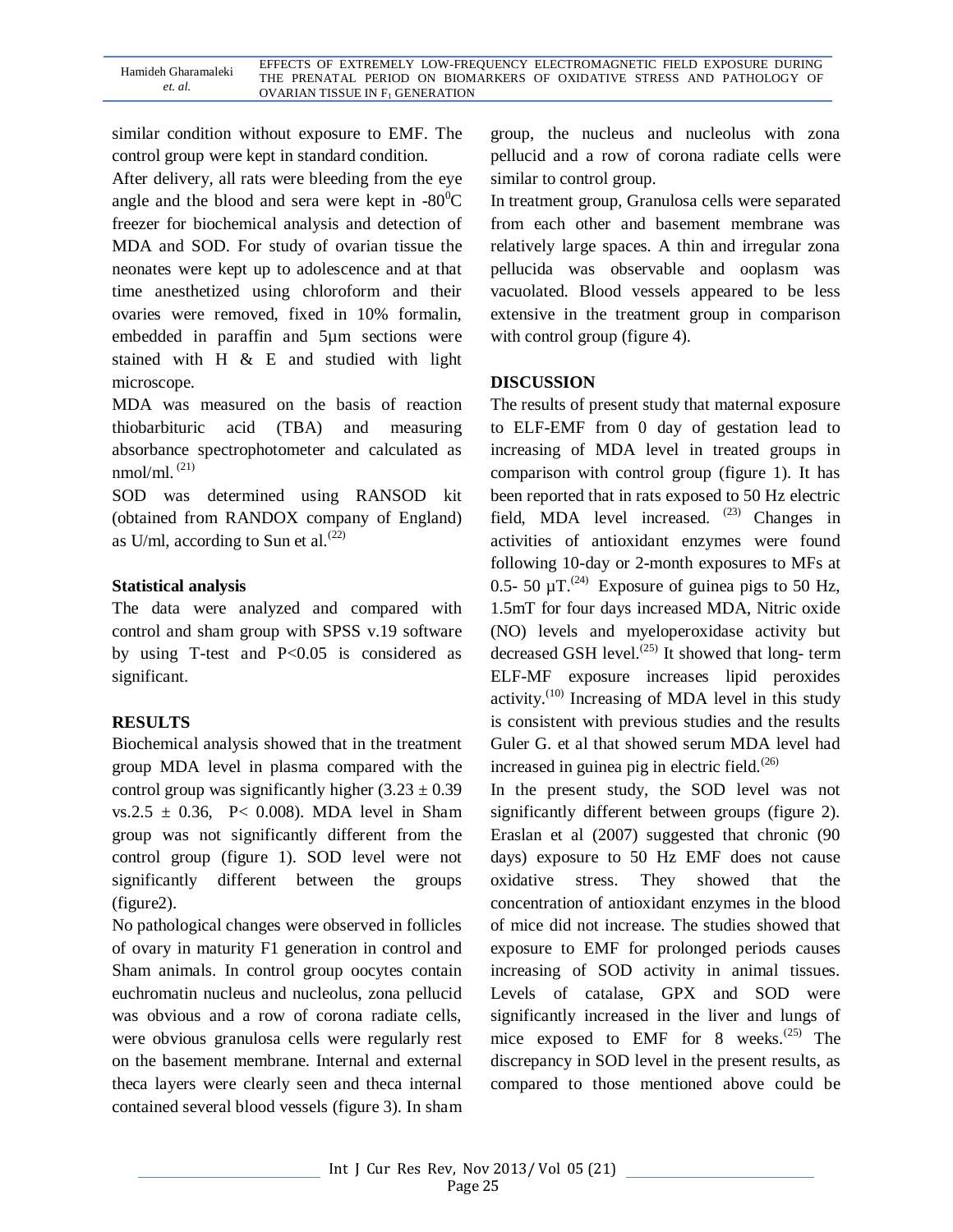explained by the differences in the duration exposure time, intensity and frequency of EMF.

The present study shows that EMF exposure in prenatal period in ovary of F1 generation during maturity, caused separation of granolusa cells from each other and from basement membrane and thinning of zona pellucid and vacuolization of ooplasm (figure 4). It is reported that of exposure cultured follicles of mice to 33 Hz Super low frequency- electromagnetic field (SLF-EMF) for 5-day resulted in disturbed follicular growth. Also exposure to 33 Hz or 50 Hz SLF-EMF for 3 days inhibited the antrum formation of follicles cultured in-vitro. $^{(2)}$ 

Exposure of ovarian follicles to EMF resulted in separation of Granulose cells from neighbor cells  $(27,28)$  which is similar to the result of the present study. Roshangar and colleagues have reported that EMF exposure increases degenerative changes within the follicles and narrowing of zona pellucid in treatment group.<sup> $(29)$ </sup> Cecconi and colleagues found that exposure to 33 Hz EMF decreased significantly the growth rate of follicles and also at 33 and 50 Hz frequency reduced the proportion of follicles capable of further development. It was demonstrated that ELF-EMF exposure significantly affects the differentiation process of mouse follicles by diminishing the proportion of pre-antral follicles capable of complete growth and / or of developing antral cavities. It reported that ELF-EMF exposure has a detrimental effect on the physiological parameters of the majority of exposed follicles and that this detrimental effect on the Granulose cells, determines an impaired ability to sustain normal oocyte differentiation.<sup>(30)</sup>

## **CONCLUSION**

The present study indicates that pregnant maternal exposure in magnetic field cause of increases some of parameters of oxidative stress and also adverse effect on ovarian follicles in F1 generation and may impact on fertility.

#### **REFERENCES**

- 1. Sun j. Does exposure to Computers affect the routine parameters of semen quality. Asian Journal of Andrology 2005; 7 (3): 263-266.
- 2. Chan Gye Myung and Jin Park Chan. Review Effect of electromagnetic field exposure on the reproductive system. Clin Exp Repord Med 2012; 39 (1): 1-9.
- 3. Moussa S.A. Oxidative Stress in rats Exposed to microwave Radiation. J Biophysics 2009; 19 (2): 149-158.
- 4. Byus CV, Lundak RL, Fletcher RM, Adey WR. Alterations in kinas' activity following exposure of cultured human lymphocytes to modulated microwave fields. Bioelectromagnetics 1984; 5: 341– 351.
- 5. Repacholi MH, Greenebaum B. Interaction of static and extremely low frequency electromagnetic fields with living systems: health effects and research needs. Bioelectromagnetics1999; 20: 133–160.
- 6. Adey WR. Biological effects of electromagnetic fields. J Cell Biochem 1993; 51:410–416.
- 7. Cleary SF, Cau G, Liu LM. Effects of isothermal 45 GHz microwave on the mammalian cell cycle: comparison with the effects of isothermal 27 MHz radiofrequency radiation exposure radiation. Bioelectrochem Bioenerg 1996; 39: 167–173.
- 8. Kula Boguslaw, Sobczak andrzej and kuska Rafal. Effects of electromagnetic field on field on free radical. Journal occup Health 2002; 44: 226-229.
- 9. Saad El- Din Islam Mohammad. Effects of electromagnetic field on some physiological Parameters in Rat 2007; A Thesis submitted to Zagazig university for the degree of master of Veterinary Medical Science.
- 10. Ciejka E, Kleniewska P, Skibska B, Goraca, A. Effects of Extremely Low frequency Magnetic field on Oxidative Balance in brain of Rats. Journal of physiology and pharmacology 2011; 62 (6) : 657-661.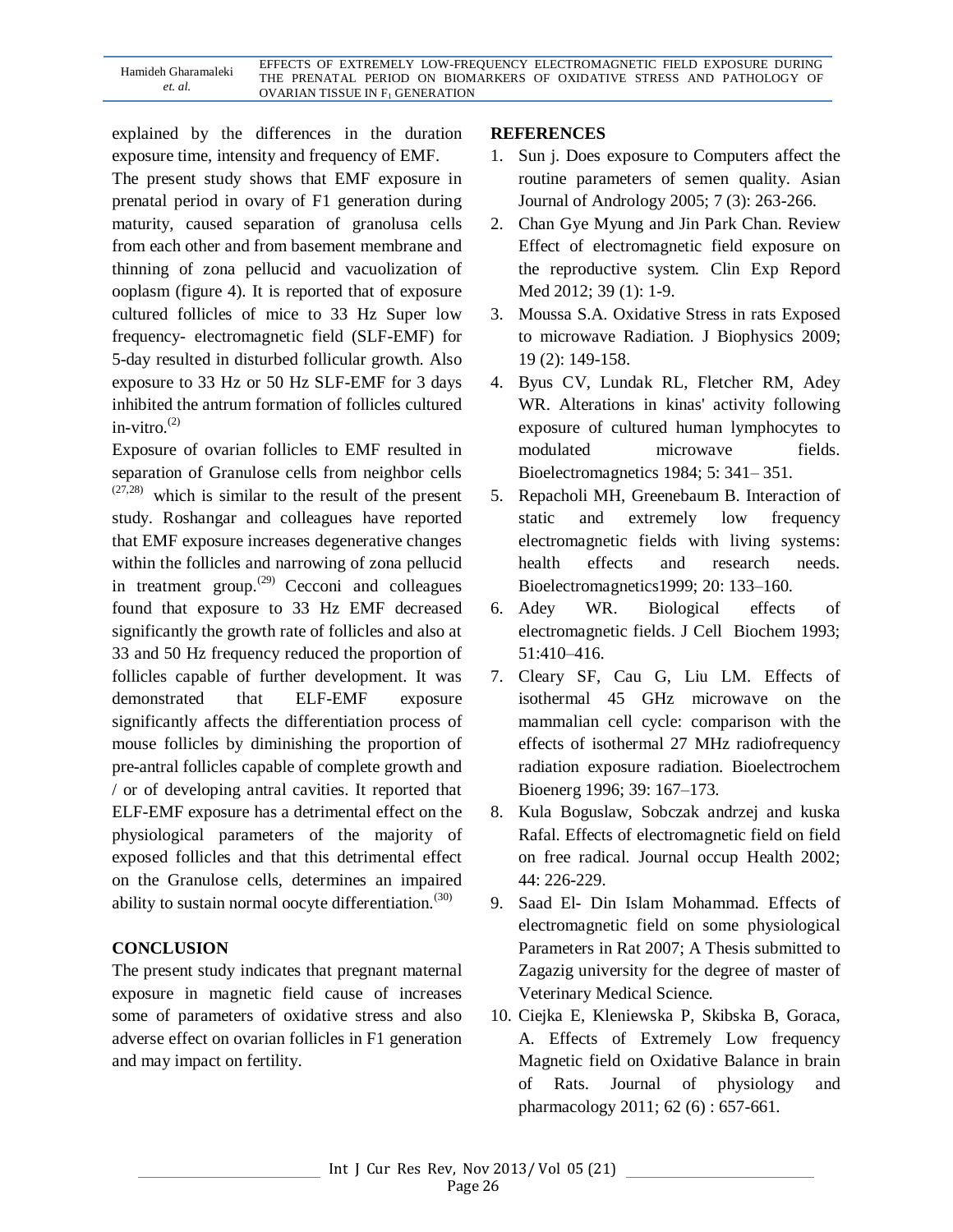| Hamideh Gharamaleki<br>et. al. | EFFECTS OF EXTREMELY LOW-FREQUENCY ELECTROMAGNETIC FIELD EXPOSURE DURING |
|--------------------------------|--------------------------------------------------------------------------|
|                                | THE PRENATAL PERIOD ON BIOMARKERS OF OXIDATIVE STRESS AND PATHOLOGY OF   |
|                                | <b>OVARIAN TISSUE IN F<sub>1</sub> GENERATION</b>                        |

- 11. Canseven Gulnihal Ayse, Coskun Sule and Seyhan Nesrin. Effects of various extremely low frequency magnetic fields on the free radical processes, natural antioxidant system and respiratory burst system activites in the heart and liver tissues. Indian journal of biochemistry & Biophysics 2008; 45: 326- 331.
- 12. Ferniekim J and Reynoldajames. The Effects of electromagnetic fields from power lines Avian Reproductive Biology and Physiology. Journal of Toxicology and Enviromental Health. Part B 2005; 8: 127-140.
- 13. Hardell Lennart and Sage Cindy. Biological effects from electromagnetic field exposure and public exposure standards. Biomedicine & pharmacotherapy 2008; 1-6.
- 14. Somi, M.H, Hajipour B, Asi, N.A, Estakhri.R, Azar A.N, Zade M.N, Haghjou A.G and Vatankhah A.M. Pioglitazone Attenuates Ischemia/Reperfusion- Induced liver. Transplantation proceedings 2009; 41: 4105- 4109.
- 15. Chernoff N, Rogevs JM, Kavet R. A review other literature on potential reproductive and developmental toxicity of electric and magnetic fields. J Toxicology 1999; 14, PP: 91-125.
- 16. Huuskonen H, juutilainen J, Komulainen H. J Effects of Low frequency magnetic fields on fetal development in rats. Bioelectro magnetic 1993; 14: 205-213.
- 17. Behari jitendra and Rajamani Paulraj. Electromagnetic field exposure effects (ELF-EMF and RFR) on fertility and Reproduction. BioInitiative working Group 2012.
- 18. Juutilainen Jukka J. Effects of Low-frequency magnetic fields on embryonic development and pregnancy. Environ Health 1991; 17:149- 158.
- 19. Exponent. EMF and Health. Health Science practice. Comprehensive Review and Update of the Scientific 2012.
- 20. Bellieni Carlo V. Fetal and Neonatal Effects of EMF 2012; Section 19.
- 21. Kaya H Sezik. Lipid peroxidation at various estradiol Concentrations in human circulation during ovarian stimulation with exogenous gonadotropins 2004; 36: 693-2004.
- 22. Sun Y and Oberley Li Y. A Simple method for clinical assay of Superoxide dismutase 1988; 34: 497-500.
- 23. Uzar Ertugral, Yilmaz H. Ramazan, Yilmaz Mustafa, Uz Efkan, Yurekli Vedat, Dundar Bumin, Koyuncuoglu Hasan Rifat, Comlekci Selcuk. Effects of 50Hz electric field on malondyaldehide and nitric oxide levels in Spinal cord of rats at prenatal plus postnatal period. Turk J Med Sci 2011; 1 (1): 65-72.
- 24. Markkanen Ari. Effects of electromagnetic fields on Cellular Responses to Agents causing oxidative Stress and DNA Damage 2009.
- 25. Martinez –Samano Jesus, Torres-Duran Patricia V, Juarez-Oropeza Marco A, Elias-Vinas David & Verdugo-Diaz Leticia. Effects Of Acute electromagnetic field exposure and movement restraint on antioxidant System in liver, heart, kidney and plasma of Wistar rats. Journal Radiat Biol 2010; 86: 1088-1094.
- 26. Guler G, Turkozer Z, Seyhan N. Electric field effects on guinea pig serum. The role of free radicals. ElectromagenBiol Med 2007; 26: 207-222.
- 27. Tilley JL, Kawalski KL, Schomberg DW and Hsueh AJ, Endocrinol. Apoptosis in atretic ovarian follicles is associated with selective decrease in messenger ribonucleic acid transcripts for gonadotropin receptors and cytochrome p450 aromatase1992; 131: 1670- 1676.
- 28. Kheradmand A, Roshangar L, Taati M, Sirotkia AV. Popho, etrical and intra cellular changes in rat ovaries following chronic administration of ghrelin. Tissue and cell 2009; 41: 511-517.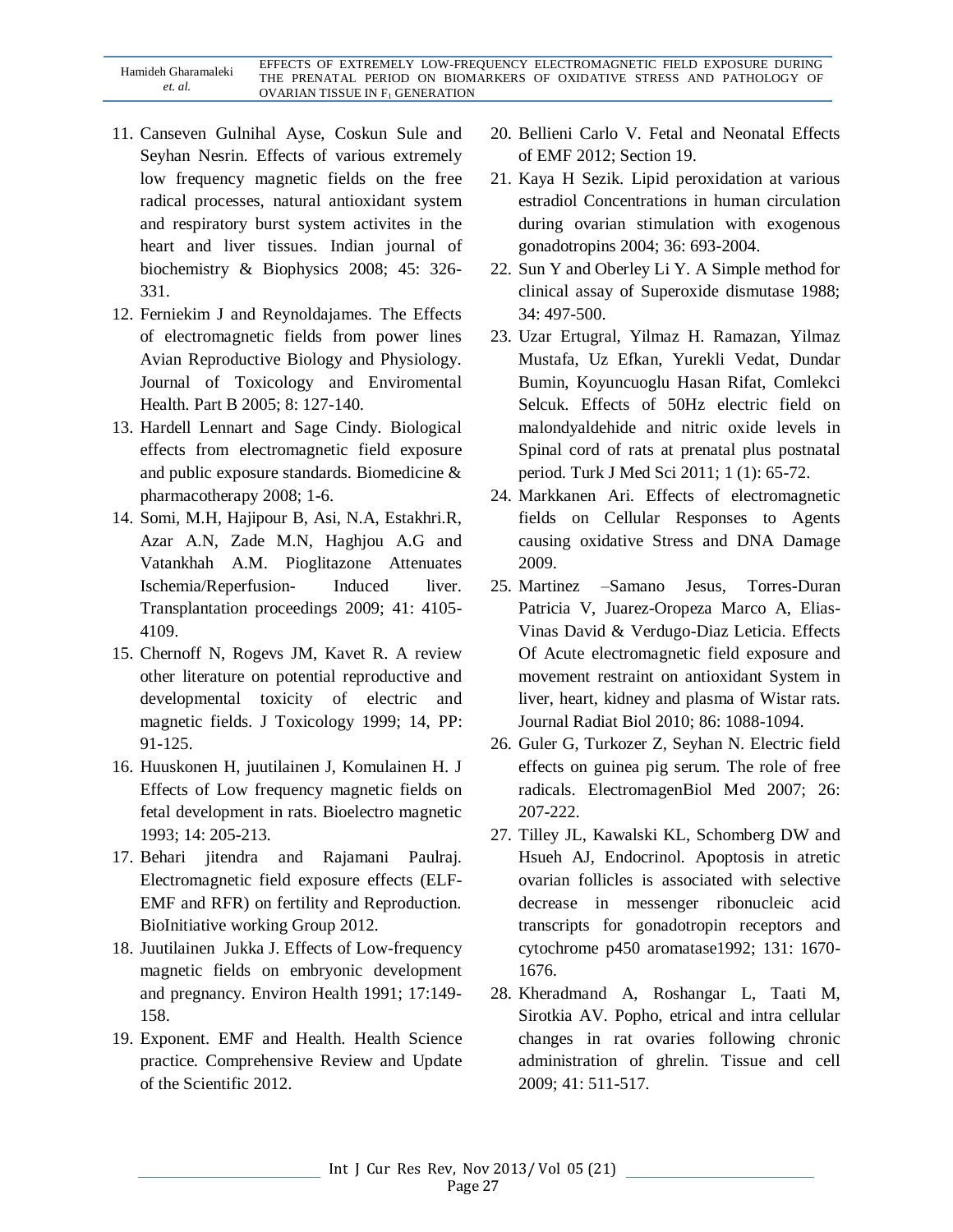Hamideh Gharamaleki *et. al.* EFFECTS OF EXTREMELY LOW-FREQUENCY ELECTROMAGNETIC FIELD EXPOSURE DURING THE PRENATAL PERIOD ON BIOMARKERS OF OXIDATIVE STRESS AND PATHOLOGY OF OVARIAN TISSUE IN  $\mathrm{F}_1$  GENERATION

- 29. Roshangar Leila and Soleimanirad Jafar. Ultrastructural Alteration and occurrence of Apoptosis in Developing follicles exposed to Low frequency Electromagnetic field in Rat ovary. Pakistan journal of Biological Sciences 2007; 1 (24): 4413- 4419.
- 30. Cecconi Sandra, Gualtieri Giancaterino, Di Bartolomeo Angela, Troiani Giulia, Grazia Cifone Maria and Canipari Rita. Evolution of the effects of extremely low frequency electromagnetic fields on mammalian follicle development. Human Reproduction 2000; 15 (11): 2319-2325.







**Figure 2: Levels of SOD in control, sham and treatment groups Values represent the means ± SD. No significant difference between different groups**